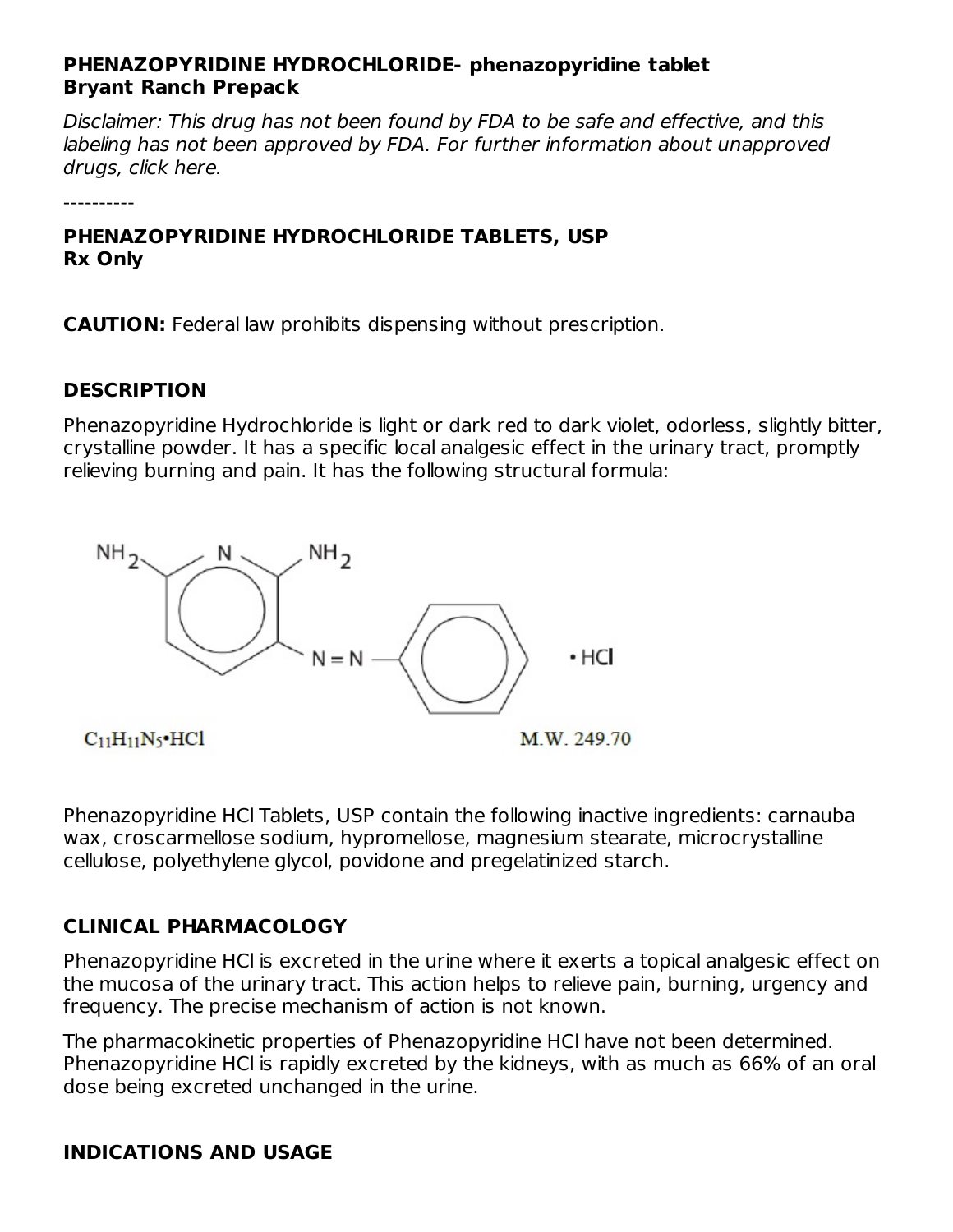Phenazopyridine HCl is indicated for the symptomatic relief of pain, burning, urgency, frequency, and other discomforts arising from irritation of the lower urinary tract mucosa caused by infection, trauma, surgery, endoscopic procedures, or the passage of sounds or catheters. The use of Phenazopyridine HCl for relief of symptoms should not delay definitive diagnosis and treatment of causative conditions. Because it provides only symptomatic relief, prompt appropriate treatment of the cause of pain must be instituted and Phenazopyridine HCl should be discontinued when symptoms are controlled.

The analgesic action may reduce or eliminate the need for systemic analgesics or narcotics. It is, however, compatible with antibacterial therapy and can help to relieve pain and discomfort during the interval before antibacterial therapy controls the infection. Treatment of a urinary tract infection with Phenazopyridine HCl should not exceed two days because there is a lack of evidence that the combined administration of Phenazopyridine HCl and an antibacterial provides greater benefit than administration of the antibacterial alone after two days. (See DOSAGE AND ADMINISTRATION section.)

## **CONTRAINDICATIONS**

Phenazopyridine HCl should not be used in patients who have previously exhibited hypersensitivity to it. The use of Phenazopyridine HCl is contraindicated in patients with renal insufficiency.

## **ADVERSE REACTIONS**

Headache, rash, pruritus and occasional gastrointestinal disturbance. An anaphylactoidlike reaction has been described. Methemoglobinemia, hemolytic anemia, renal and hepatic toxicity have been reported, usually at overdosage levels (see OVERDOSAGE Section).

## **PRECAUTIONS**

**General:** A yellowish tinge of the skin or sclera may indicate accumulation due to impaired renal excretion and the need to discontinue therapy. The decline in renal function associated with advanced age should be kept in mind.

NOTE: Patients should be informed that Phenazopyridine HCl produces a reddish-orange discoloration of the urine and may stain fabric. Staining of contact lenses has been reported.

**Laboratory Test Interaction:** Due to its properties as an azo dye, Phenazopyridine HCl may interfere with urinalysis based on spectrometry or color reactions.

**Carcinogenesis, Mutagenesis, Impairment of Fertility:** Long-term administration of Phenazopyridine HCl has induced neoplasia in rats (large intestine) and mice (liver).

Although no association between Phenazopyridine HCl and human neoplasia has been reported, adequate epidemiological studies along these lines have not been conducted.

**Pregnancy Category B:** Reproduction studies have been performed in rats at doses up to 50 mg/kg/day and have revealed no evidence of impaired fertility or harm to the fetus due to Phenazopyridine HCl. There are, however, no adequate and well controlled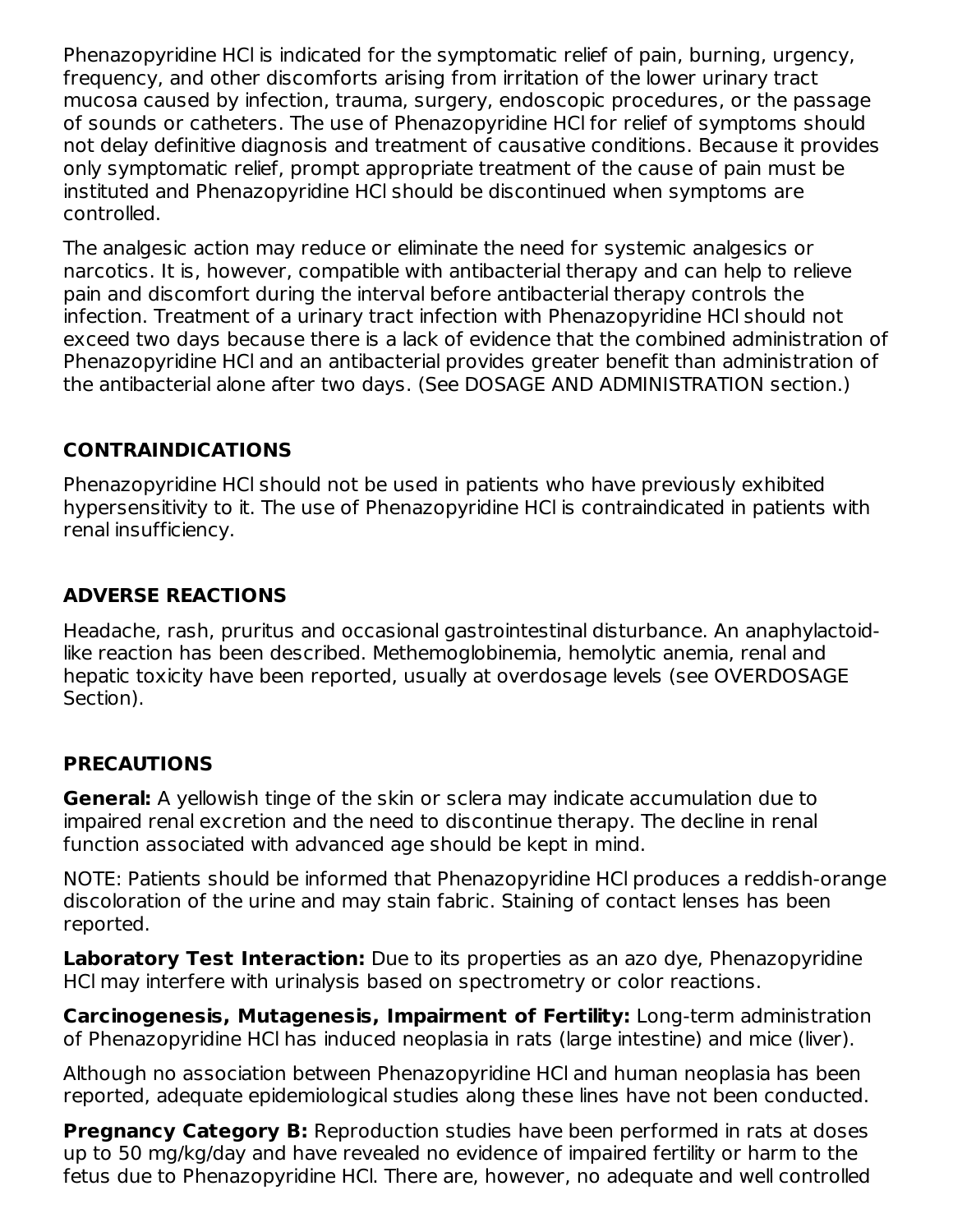studies in pregnant women. Because animal reproduction studies are not always predictive of human response, this drug should be used during pregnancy only if clearly needed.

**Nursing mothers:** No information is available on the appearance of Phenazopyridine HCl, or its metabolites in human milk.

#### **DOSAGE AND ADMINISTRATION**

100 mg Tablets: Average adult dosage is two tablets 3 times a day after meals.

200 mg Tablets: Average adult dosage is one tablet 3 times a day after meals.

When used concomitantly with an antibacterial agent for the treatment of a urinary tract infection, the administration of Phenazopyridine HCl should not exceed 2 days.

## **OVERDOSAGE**

Exceeding the recommended dose in patients with good renal function or administering the usual dose to patients with impaired renal function (common in elderly patients) may lead to increased serum levels and toxic reactions. Methemoglobinemia generally follows a massive, acute overdose. Methylene blue, 1 to 2 mg/kg/body weight intravenously or ascorbic acid 100 to 200 mg given orally should cause prompt reduction of the methemoglobinemia and disappearance of the cyanosis which is an aid in diagnosis. Oxidative Heinz body hemolytic anemia may also occur, and "bite cells" (degmacytes) may be present in a chronic overdosage situation. Red blood cell G-6-PD deficiency may predispose to hemolysis. Renal and hepatic impairment and occasional failure, usually due to hypersensitivity, may also occur.

## **HOW SUPPLIED**

Product: 63629-7701 NDC: 63629-7701-1 10 TABLET in a BOTTLE NDC: 63629-7701-2 12 TABLET in a BOTTLE NDC: 63629-7701-3 20 TABLET in a BOTTLE NDC: 63629-7701-4 90 TABLET in a BOTTLE NDC: 63629-7701-5 100 TABLET in a BOTTLE Product: 63629-7702 NDC: 63629-7702-1 10 TABLET in a BOTTLE NDC: 63629-7702-2 12 TABLET in a BOTTLE NDC: 63629-7702-3 20 TABLET in a BOTTLE NDC: 63629-7702-4 100 TABLET in a BOTTLE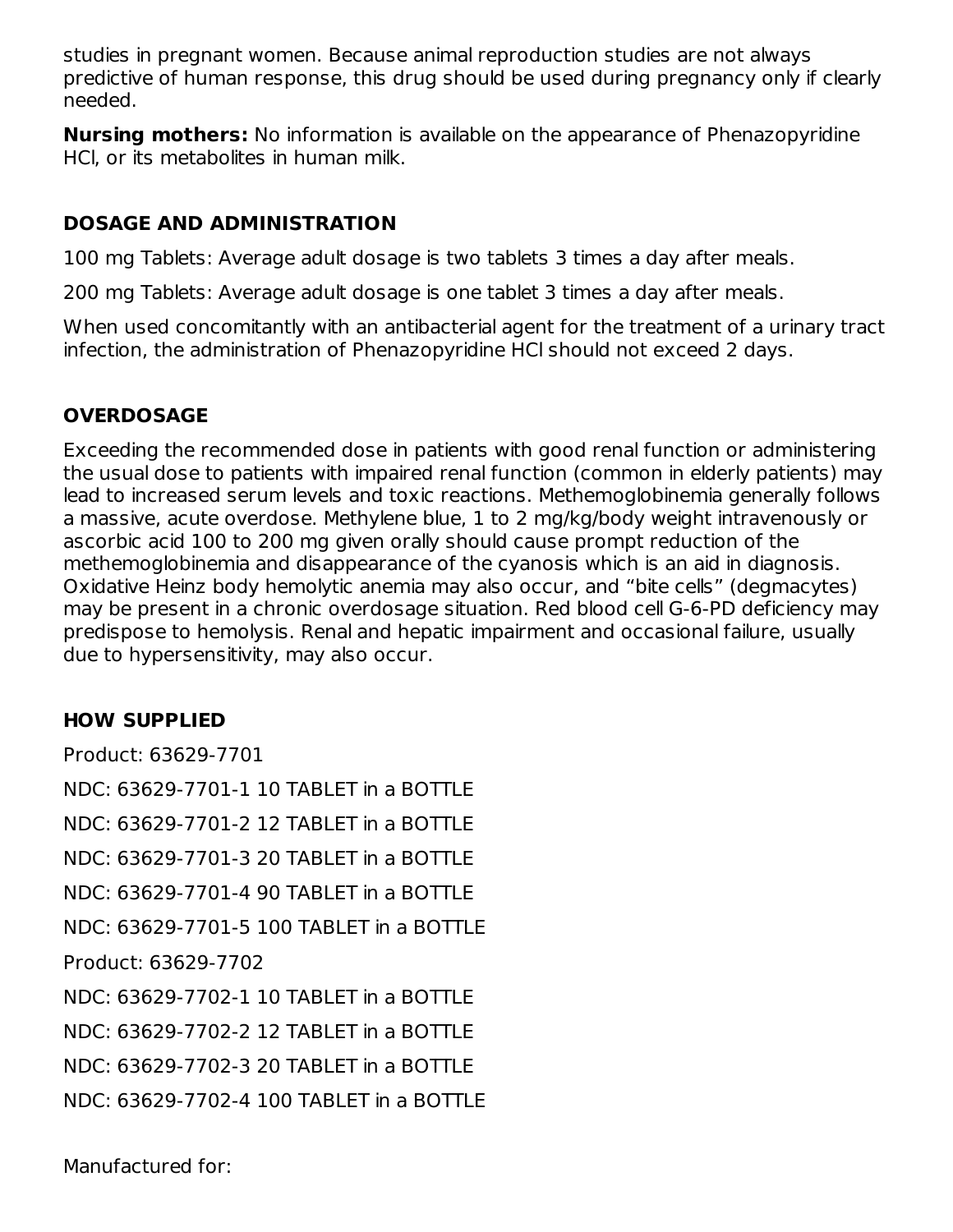ECI Pharmaceuticals, LLC Fort Lauderdale, FL 33309

#### **PHENAZOPYRIDINE 100MG**



#### **PHENAZOPYRIDINE 200 MG TABLET**



| <b>PHENAZOPYRIDINE HYDROCHLORIDE</b><br>phenazopyridine tablet |                                          |                              |                                   |  |  |
|----------------------------------------------------------------|------------------------------------------|------------------------------|-----------------------------------|--|--|
| <b>Product Information</b>                                     |                                          |                              |                                   |  |  |
| <b>Product Type</b>                                            | <b>HUMAN PRESCRIPTION</b><br><b>DRUG</b> | <b>Item Code</b><br>(Source) | NDC:63629-7701(NDC:51293-<br>810) |  |  |
| <b>Route of Administration</b>                                 | ORAL                                     |                              |                                   |  |  |
|                                                                |                                          |                              |                                   |  |  |
| <b>Active Ingredient/Active Moiety</b>                         |                                          |                              |                                   |  |  |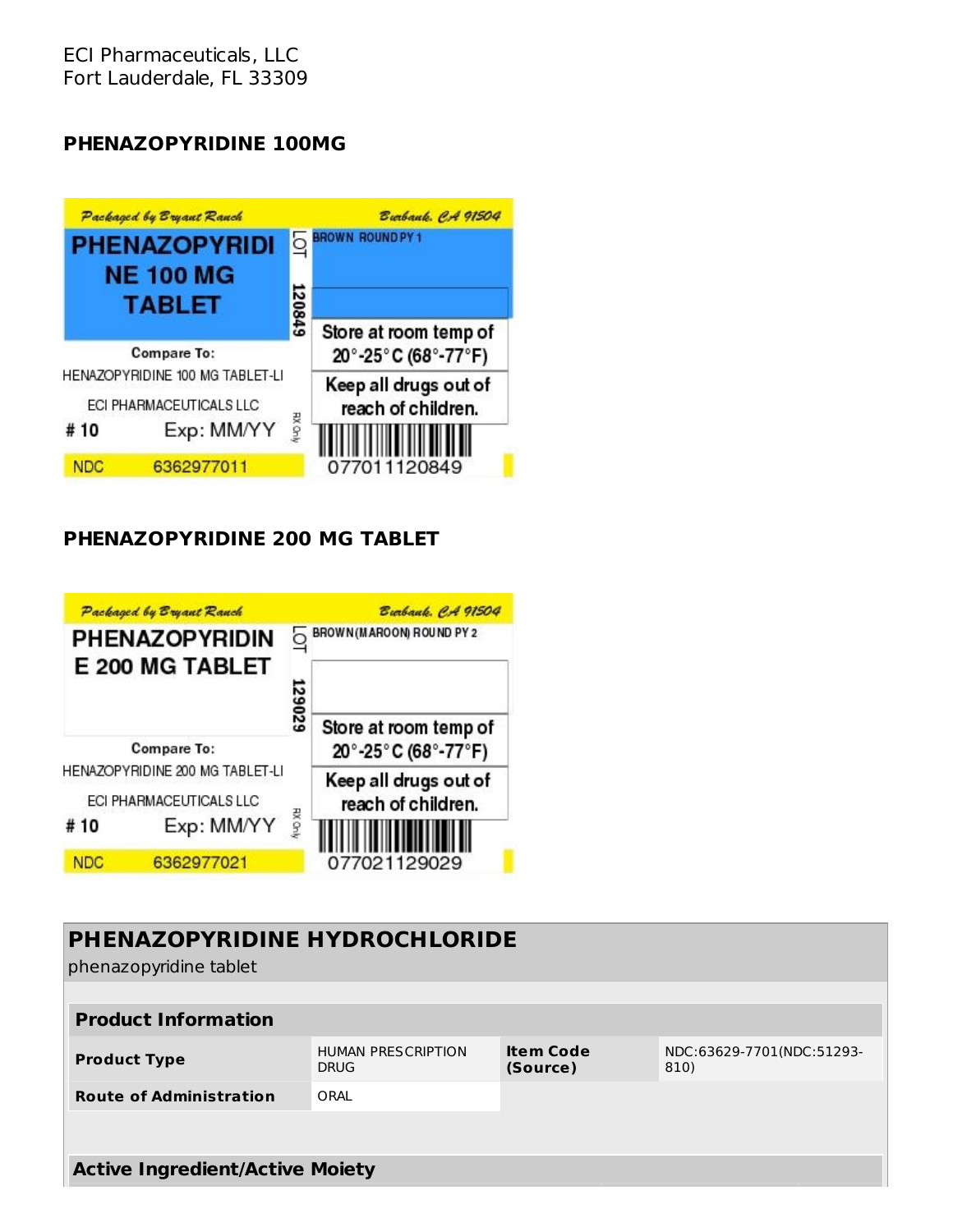| <b>Ingredient Name</b>                                                                           | <b>Basis of Strength</b>                 | <b>Strength</b>  |
|--------------------------------------------------------------------------------------------------|------------------------------------------|------------------|
| <b>PHENAZOPYRIDINE HYDROCHLORIDE (UNII: 0EWG668W17)</b><br>(PHENAZ OPYRIDINE - UNII: K2J09EMJ52) | PHENAZ OPYRIDINE<br><b>HYDROCHLORIDE</b> | $100 \text{ mg}$ |
|                                                                                                  |                                          |                  |
| <b>Inactive Ingredients</b>                                                                      |                                          |                  |
| Ingredient Name                                                                                  |                                          | <b>Strength</b>  |
| <b>CARNAUBA WAX (UNII: R12CBM0EIZ)</b>                                                           |                                          |                  |
| <b>CROSCARMELLOSE SODIUM (UNII: M280L1HH48)</b>                                                  |                                          |                  |
| HYPROMELLOSE, UNSPECIFIED (UNII: 3NXW29V3WO)                                                     |                                          |                  |
| <b>MAGNESIUM STEARATE (UNII: 70097M6I30)</b>                                                     |                                          |                  |
| <b>MICROCRYSTALLINE CELLULOSE (UNII: OP1R32D61U)</b>                                             |                                          |                  |
| POLYETHYLENE GLYCOL, UNSPECIFIED (UNII: 3WQ0SDWLA)                                               |                                          |                  |
| <b>POVIDONE, UNSPECIFIED (UNII: FZ989GH94E)</b>                                                  |                                          |                  |
| <b>STARCH, CORN (UNII: 08232NY3SI)</b>                                                           |                                          |                  |
|                                                                                                  |                                          |                  |

#### **Product Characteristics**

| Color           | BROWN (MAROON) | <b>Score</b>        | no score         |
|-----------------|----------------|---------------------|------------------|
| <b>Shape</b>    | <b>ROUND</b>   | <b>Size</b>         | 10 <sub>mm</sub> |
| <b>Flavor</b>   |                | <b>Imprint Code</b> | PY;1             |
| <b>Contains</b> |                |                     |                  |

#### **Packaging**

| # | <b>Item Code</b>         | <b>Package Description</b>                            | <b>Marketing Start</b><br>Date | <b>Marketing End</b><br><b>Date</b> |  |  |
|---|--------------------------|-------------------------------------------------------|--------------------------------|-------------------------------------|--|--|
|   | NDC:63629-<br>7701-5     | 100 in 1 BOTTLE; Type 0: Not a Combination<br>Product | 07/06/2018                     |                                     |  |  |
|   | NDC:63629-<br>7701-3     | 20 in 1 BOTTLE; Type 0: Not a Combination<br>Product  | 07/06/2018                     |                                     |  |  |
|   | NDC:63629-<br>7701-4     | 90 in 1 BOTTLE; Type 0: Not a Combination<br>Product  | 07/06/2018                     |                                     |  |  |
|   | NDC:63629-<br>7701-1     | 10 in 1 BOTTLE; Type 0: Not a Combination<br>Product  | 07/06/2018                     |                                     |  |  |
|   | $5$ NDC:63629-<br>7701-2 | 12 in 1 BOTTLE; Type 0: Not a Combination<br>Product  | 07/06/2018                     |                                     |  |  |

# **Marketing Information**

| Marketing                | <b>Application Number or Monograph</b> | <b>Marketing Start</b> | <b>Marketing End</b> |
|--------------------------|----------------------------------------|------------------------|----------------------|
| Category                 | <b>Citation</b>                        | Date                   | Date                 |
| Unapproved drug<br>other |                                        | 02/01/2011             |                      |

## **PHENAZOPYRIDINE HYDROCHLORIDE**

phenazopyridine tablet

#### **Product Information**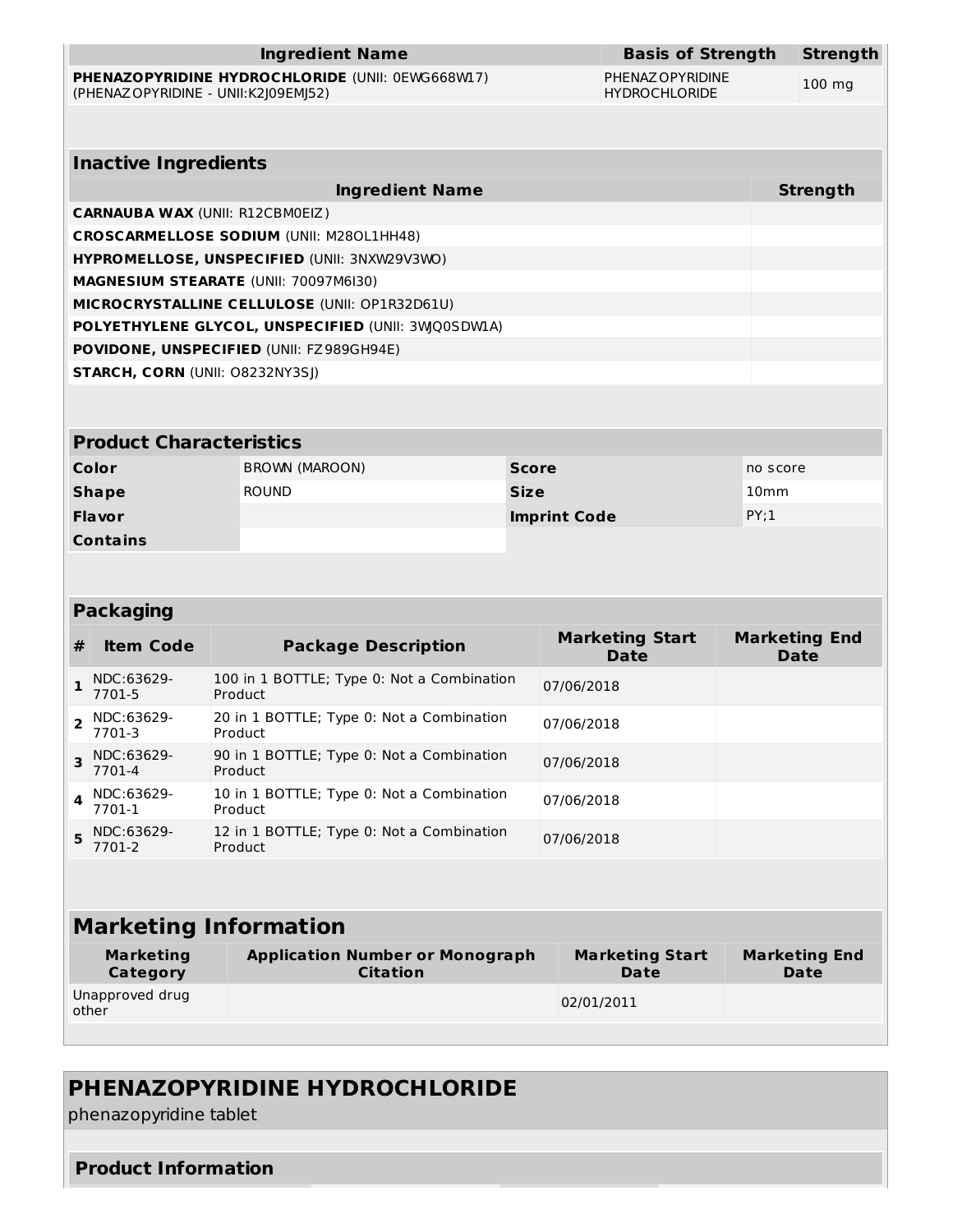| <b>Product Type</b>                             |                                                                    | <b>HUMAN PRESCRIPTION</b><br><b>DRUG</b>                                                            | Item Code<br>NDC:63629-7702(NDC:51293-<br>(Source)<br>811) |                                |                                              |                  |                                     |  |
|-------------------------------------------------|--------------------------------------------------------------------|-----------------------------------------------------------------------------------------------------|------------------------------------------------------------|--------------------------------|----------------------------------------------|------------------|-------------------------------------|--|
| <b>Route of Administration</b>                  |                                                                    | ORAL                                                                                                |                                                            |                                |                                              |                  |                                     |  |
|                                                 |                                                                    |                                                                                                     |                                                            |                                |                                              |                  |                                     |  |
|                                                 | <b>Active Ingredient/Active Moiety</b>                             |                                                                                                     |                                                            |                                |                                              |                  |                                     |  |
|                                                 |                                                                    |                                                                                                     |                                                            |                                |                                              |                  |                                     |  |
|                                                 |                                                                    | <b>Ingredient Name</b><br>PHENAZOPYRIDINE HYDROCHLORIDE (UNII: 0EWG668W17)                          |                                                            |                                | <b>Basis of Strength</b><br>PHENAZ OPYRIDINE | <b>Strength</b>  |                                     |  |
| (PHENAZ OPYRIDINE - UNII: K2J09EMJ52)           |                                                                    |                                                                                                     |                                                            |                                | <b>HYDROCHLORIDE</b>                         |                  | 200 mg                              |  |
|                                                 |                                                                    |                                                                                                     |                                                            |                                |                                              |                  |                                     |  |
| <b>Inactive Ingredients</b>                     |                                                                    |                                                                                                     |                                                            |                                |                                              |                  |                                     |  |
|                                                 |                                                                    | <b>Ingredient Name</b>                                                                              |                                                            |                                |                                              |                  | <b>Strength</b>                     |  |
| <b>CARNAUBA WAX (UNII: R12CBM0EIZ)</b>          |                                                                    |                                                                                                     |                                                            |                                |                                              |                  |                                     |  |
| <b>CROSCARMELLOSE SODIUM (UNII: M280L1HH48)</b> |                                                                    |                                                                                                     |                                                            |                                |                                              |                  |                                     |  |
|                                                 |                                                                    | HYPROMELLOSE, UNSPECIFIED (UNII: 3NXW29V3WO)                                                        |                                                            |                                |                                              |                  |                                     |  |
| MAGNESIUM STEARATE (UNII: 70097M6I30)           |                                                                    |                                                                                                     |                                                            |                                |                                              |                  |                                     |  |
|                                                 |                                                                    | MICROCRYSTALLINE CELLULOSE (UNII: OP1R32D61U)<br>POLYETHYLENE GLYCOL, UNSPECIFIED (UNII: 3WQ0SDWLA) |                                                            |                                |                                              |                  |                                     |  |
| POVIDONE, UNSPECIFIED (UNII: FZ989GH94E)        |                                                                    |                                                                                                     |                                                            |                                |                                              |                  |                                     |  |
| STARCH, CORN (UNII: O8232NY3SJ)                 |                                                                    |                                                                                                     |                                                            |                                |                                              |                  |                                     |  |
|                                                 |                                                                    |                                                                                                     |                                                            |                                |                                              |                  |                                     |  |
|                                                 |                                                                    |                                                                                                     |                                                            |                                |                                              |                  |                                     |  |
| <b>Product Characteristics</b>                  |                                                                    |                                                                                                     |                                                            |                                |                                              |                  |                                     |  |
| Color                                           | BROWN (MAROON)                                                     |                                                                                                     | <b>Score</b>                                               |                                |                                              |                  | no score                            |  |
| <b>Shape</b>                                    | <b>ROUND</b>                                                       |                                                                                                     | <b>Size</b>                                                |                                |                                              | 10 <sub>mm</sub> |                                     |  |
| <b>Flavor</b>                                   | <b>Imprint Code</b>                                                |                                                                                                     |                                                            | PY;2                           |                                              |                  |                                     |  |
| <b>Contains</b>                                 |                                                                    |                                                                                                     |                                                            |                                |                                              |                  |                                     |  |
|                                                 |                                                                    |                                                                                                     |                                                            |                                |                                              |                  |                                     |  |
| <b>Packaging</b>                                |                                                                    |                                                                                                     |                                                            |                                |                                              |                  |                                     |  |
| <b>Item Code</b><br>#                           |                                                                    | <b>Package Description</b>                                                                          |                                                            | <b>Marketing Start</b>         |                                              |                  | <b>Marketing End</b>                |  |
|                                                 |                                                                    |                                                                                                     |                                                            | <b>Date</b>                    |                                              |                  | <b>Date</b>                         |  |
| NDC:63629-<br>1<br>7702-3                       | Product                                                            | 20 in 1 BOTTLE; Type 0: Not a Combination                                                           |                                                            | 02/26/2019                     |                                              |                  |                                     |  |
| NDC:63629-<br>$\overline{2}$<br>7702-1          | Product                                                            | 10 in 1 BOTTLE; Type 0: Not a Combination<br>02/26/2019                                             |                                                            |                                |                                              |                  |                                     |  |
| NDC:63629-<br>3<br>7702-4                       | Product                                                            | 100 in 1 BOTTLE; Type 0: Not a Combination<br>02/26/2019                                            |                                                            |                                |                                              |                  |                                     |  |
| NDC:63629-<br>4<br>7702-2                       | 12 in 1 BOTTLE; Type 0: Not a Combination<br>02/26/2019<br>Product |                                                                                                     |                                                            |                                |                                              |                  |                                     |  |
|                                                 |                                                                    |                                                                                                     |                                                            |                                |                                              |                  |                                     |  |
| <b>Marketing Information</b>                    |                                                                    |                                                                                                     |                                                            |                                |                                              |                  |                                     |  |
| <b>Marketing</b><br>Category                    |                                                                    | <b>Application Number or Monograph</b><br><b>Citation</b>                                           |                                                            | <b>Marketing Start</b><br>Date |                                              |                  | <b>Marketing End</b><br><b>Date</b> |  |
| Unapproved drug<br>other                        |                                                                    |                                                                                                     |                                                            | 02/01/2011                     |                                              |                  |                                     |  |
|                                                 |                                                                    |                                                                                                     |                                                            |                                |                                              |                  |                                     |  |